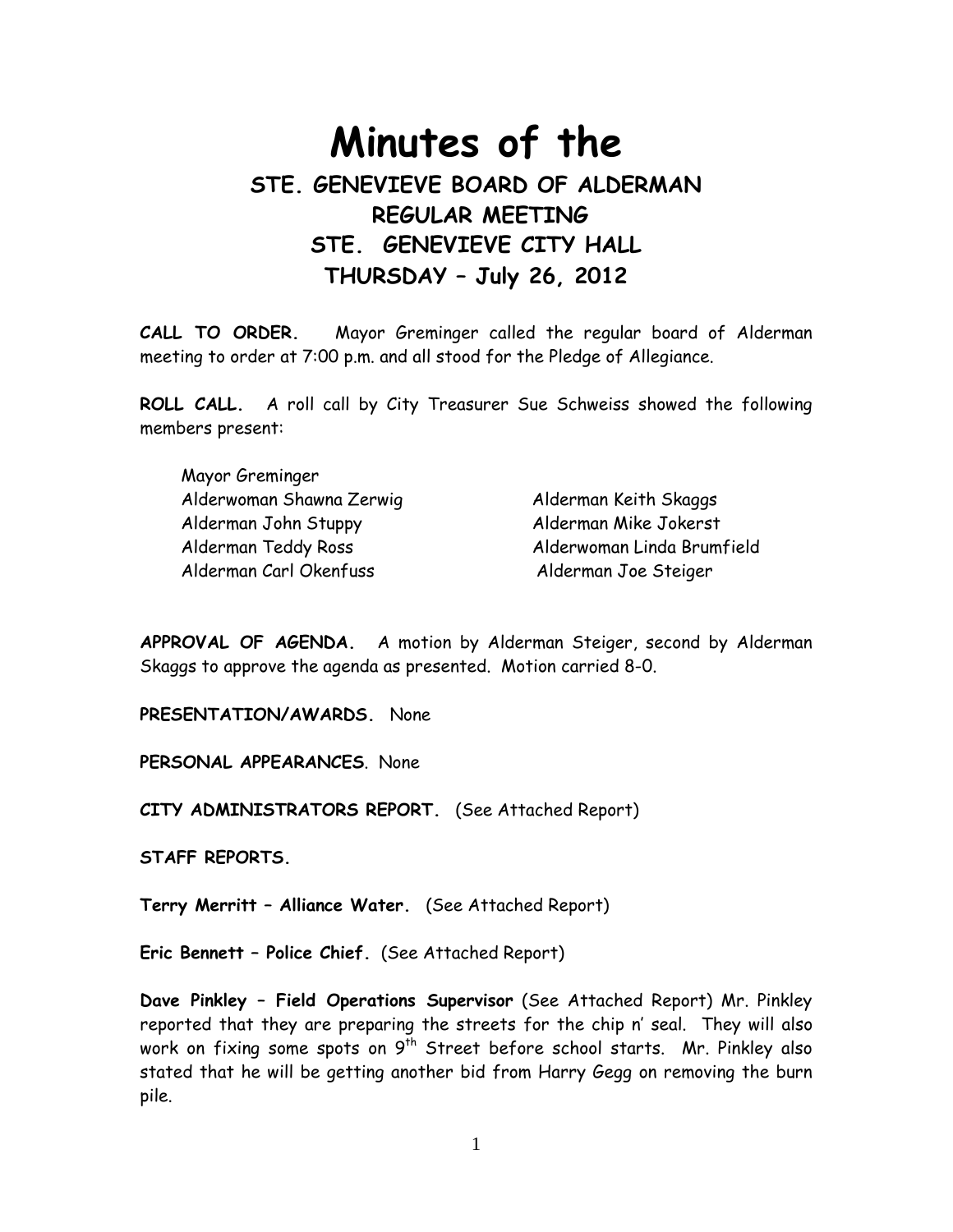Mick Schwent – Fire Chief. (See Attached Report) Alderman Steiger commented that the Fire Department still has two openings. And that there are still 29 unpaid fire tags.

COMMITTEE REPORTS. City Administrator Martin Toma reported on the Landmarks Commission Meeting. The house at 151 Ziegler Street that was owned by Alderwoman Zerwig was purchased by Adam Marty. Mr. Marty plans on taking the house back to its original structure and then use it as a guest house.

Alderman Ross reported on the Sign Committee. They received a grant for \$4,800 for the signs. They will be going out for bid in about two weeks.

# CONSENT AGENDA.

Minutes Board of Aldermen Regular Session – July 12, 2012. A motion by Alderman Okenfuss, second by Alderman Jokerst to approve the minutes of the Ste. Genevieve Board of Aldermen Meeting from July 12, 2012. Motion carried 8-0.

Minutes Board of Aldermen Closed Session – July 12, 2012. A motion by Alderman Okenfuss, second by Alderwoman Brumfield to approve the minutes of the Ste. Genevieve Board of Aldermen Closed Session from July 12, 2012. Motion carried 8-0.

Financial Report - July, 2012. A motion by Alderman Jokerst, second by Alderman Okenfuss to approve the Financial Report for July, 2012. Motion carried 8-0.

RESOLUTION NO. 2012-56. A RESOLUTION OF THE CITY OF STE. GENEVIEVE, MISSOURI STATING INTENT TO SEEK FUNDING THROUGH THE 2012 ASSISTANCE TO FIREFIGHTERS GRANT (AFG) PROGRAM AND AUTHORIZING THE MAYOR TO PURSUE ACTIVITIES IN AN ATTEMPT TO SECURE GRANT FUNDING TO PURCHASE A NEW LADDER TRUCK FOR THE STE. GENEVIEVE FIRE DEPARTMENT. A motion by Alderman Jokerst, second by Alderman Steiger to approve Resolution 2012-56. Motion Carried 7-1-0 with Alderwoman Zerwig opposed.

RESOLUTION 2012-57. A RESOLUTION RE-APPOINTING FRANK MYERS TO THE STE. GENEVIEVE LANDMARKS COMMISSION. A motion by Alderman Steiger, second by Alderman Okenfuss to approve Resolution 2012-57. Motion carried 8-0.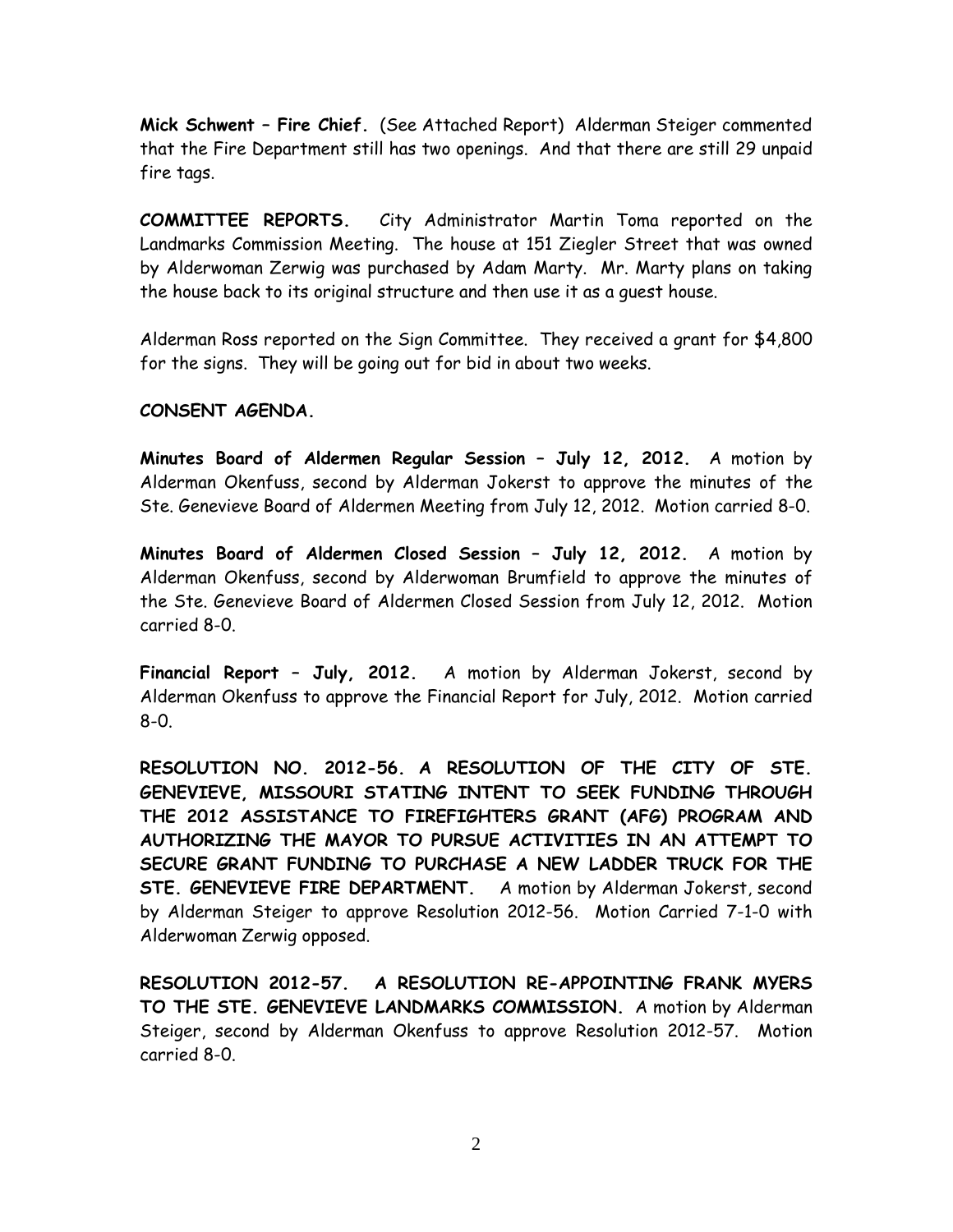#### OLD BUSINESS

BILL NO. 3875. AN ORDINANCE AMENDING CHAPTER 405: ZONING REGULATIONS SECTION 405.200 SPECIAL USE REGULATIONS OF THE STE. GENEVIEVE CODE OF ORDINANCES. 2<sup>nd</sup> READING. A motion by Alderwoman Brumfield, second by Alderman Steiger, Bill No. 3875 was placed on its second and final reading, read by title only, considered and passed by a roll call vote as follows: Ayes: Alderman Skaggs, Alderwoman Rogers, Alderman Stuppy, Alderman Jokerst, Alderman Steiger, Alderman Okenfuss, Alderwoman Brumfield, and Alderman Ross. Nays: None Motion carried 8-0. Thereupon Bill No. 3875 was declared Ordinance No. 3815 signed by the Mayor and attested by the City Clerk.

BILL NO. 3876. AN ORDINANCE OF THE CITY OF STE. GENEVIEVE, MISSOURI TO ESTABLISH A PROCEDURE TO DISCLOSE POTENTIAL CONFLICTS OF INTEREST AND SUBSTANTIAL INTERESTES FOR CERTAIN **OFFICIALS.** 2<sup>nd</sup> READING. A motion by Alderman Steiger, second by Alderman Skaggs, Bill No. 3876 was placed on its second and final reading, read by title only, considered and passed by a roll call vote as follows: Ayes: Alderman Skaggs, Alderwoman Rogers, Alderman Stuppy, Alderman Jokerst, Alderman Steiger, Alderman Okenfuss, Alderwoman Brumfield, and Alderman Ross. Nays: None Motion carried 8-0. Thereupon Bill No. 3876 was declared Ordinance No. 3816 signed by the Mayor and attested by the City Clerk.

BILL NO. 3877. AN ORDINANCE AUTHORIZING THE MAYOR TO ENTER INTO A CONTRACT WITH JOKERST, INC IN THE AMOUNT OF ONE HUNDRED FIFTY THREE THOUSAND TWO HUNDRED SEVENTY THREE DOLLARS. (\$153,273,000) FOR THE WESTWOOD DRIVE IMPROVEMENTS PROJECT. 2<sup>nd</sup> READING. A motion by Alderman Jokerst, second by Alderman Okenfuss, Bill No. 3877 was placed on its second and final reading, read by title only, considered and passed by a roll call vote as follows: Ayes: Alderman Skaggs, Alderwoman Rogers, Alderman Stuppy, Alderman Jokerst, Alderman Steiger, Alderman Okenfuss, Alderwoman Brumfield, and Alderman Ross. Nays: None Motion carried 8-0. Thereupon Bill No. 3877 was declared Ordinance No. 3817 signed by the Mayor and attested by the City Clerk.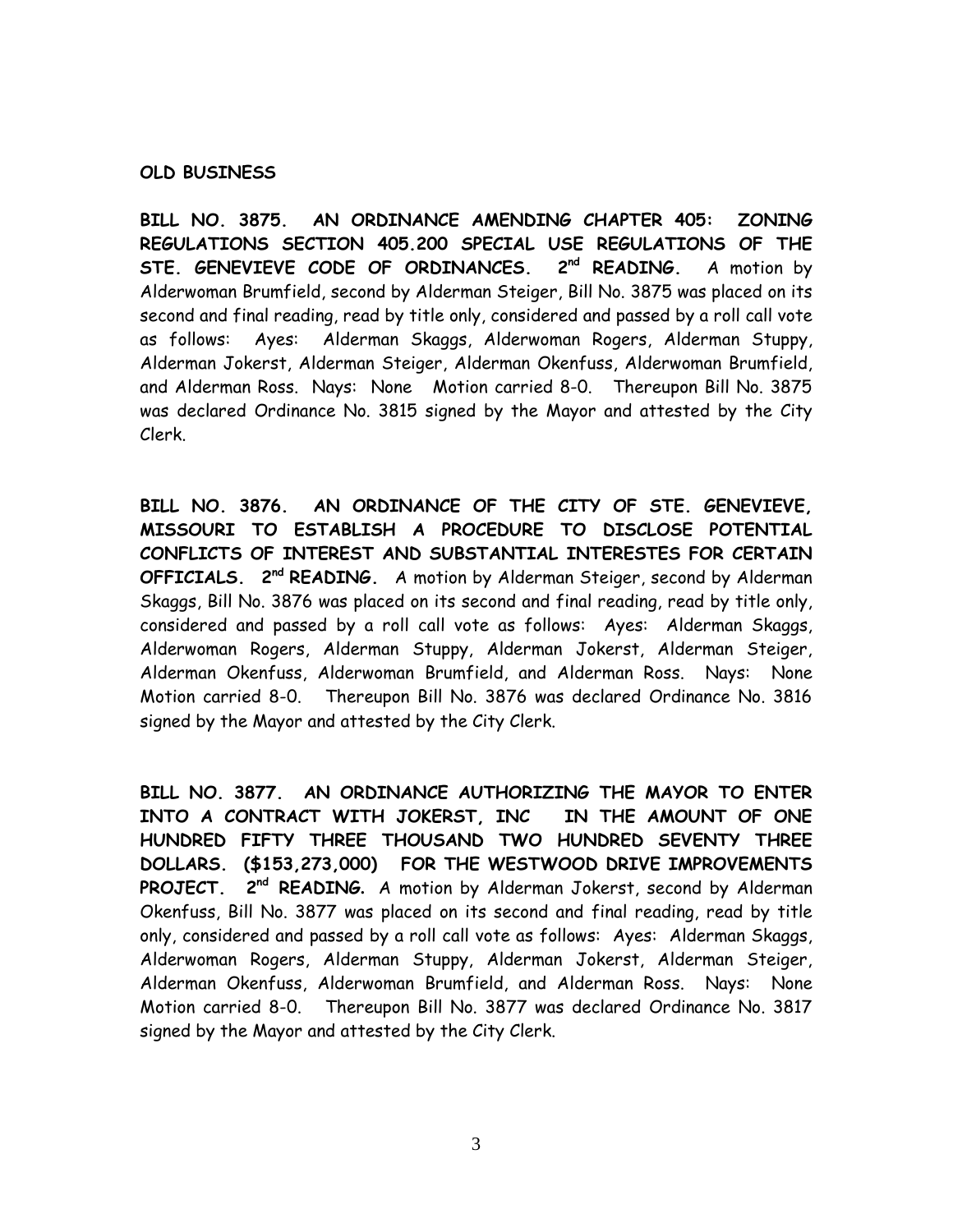### NEW BUSINESS

BILL NO. 3879. AN ORDINANCE OF THE CITY OF STE. GENEVIEVE, MISSOURI AUTHORIZING THE MAYOR TO ENTER INTO A LEASE OPTION AGREEMENT WITH PITNEY BOWES, INC. FOR A DIGITAL MAILING SYSTEM DM 100 SERIES. 1<sup>st</sup> READING. A motion by Alderman Ross, second by Alderman Skaggs, Bill No. 3879 was placed on its first reading, read by title only, considered and passed with an 8-0 of the Board of Aldermen. A motion made by Alderwoman Zerwig, second by Alderman Okenfuss to proceed with the second and final reading of Bill No. 3879. Motion carried 8-0. A motion by Alderman Jokerst, second by Alderwoman Zerwig, Bill No. 3879 was placed on its second and final reading, read by title only, considered and passed by a roll call vote as follows: Ayes: Alderman Skaggs, Alderwoman Rogers, Alderman Stuppy, Alderman Jokerst, Alderman Steiger, Alderman Okenfuss, Alderwoman Brumfield, and Alderman Ross. Nays: None Motion carried 8-0. Thereupon Bill No. 3879 was declared Ordinance No. 3818 signed by the Mayor and attested by the City Clerk.

## PUBLIC COMMENTS – None

OTHER BUSINESS. Approval of a Certificate of Appropriateness for Scott Barley to demolish the building and canopy at 795 Ste. Genevieve Drive. A motion by Alderman Stuppy, second by Alderman Steiger to approve the Certificate of Appropriateness for Scott Barley to demolish the building and canopy at 795 Ste. Genevieve Drive. Motion carried 8-0.

Approval of a temporary liquor license request for Charleville Vineyard, LLC, for the Jour de Fete Celebration on August 11 & August 12, 2012 at the corner of Main and Merchant Streets. A motion by Alderman Steiger, second by Alderwoman Zerwig to approve the temporary liquor license request for Charleville Vineyard, LLC for the Jour de Fete Celebration on August 11 and August 12, 2012 at the corner of Main and Merchant Streets. Motion carried 8-0.

MAYOR/BOARD OF ALDERMEN COMMUNICATION. Alderman Stuppy stated that the next Jour de Fete meeting will be on August  $2^{nd}$  at 7:00 p.m. at the American Legion Hall.

EXECUTIVE/CLOSED SESSION. A motion by Alderman Okenfuss, second by Alderwoman Zerwig to go into closed session to discuss Litigation issues. Motion carried 8-0 with the following roll call vote: Ayes: Alderman Skaggs, Alderwoman Rogers, Alderman Stuppy, Alderman Jokerst, Alderman Steiger, Alderman